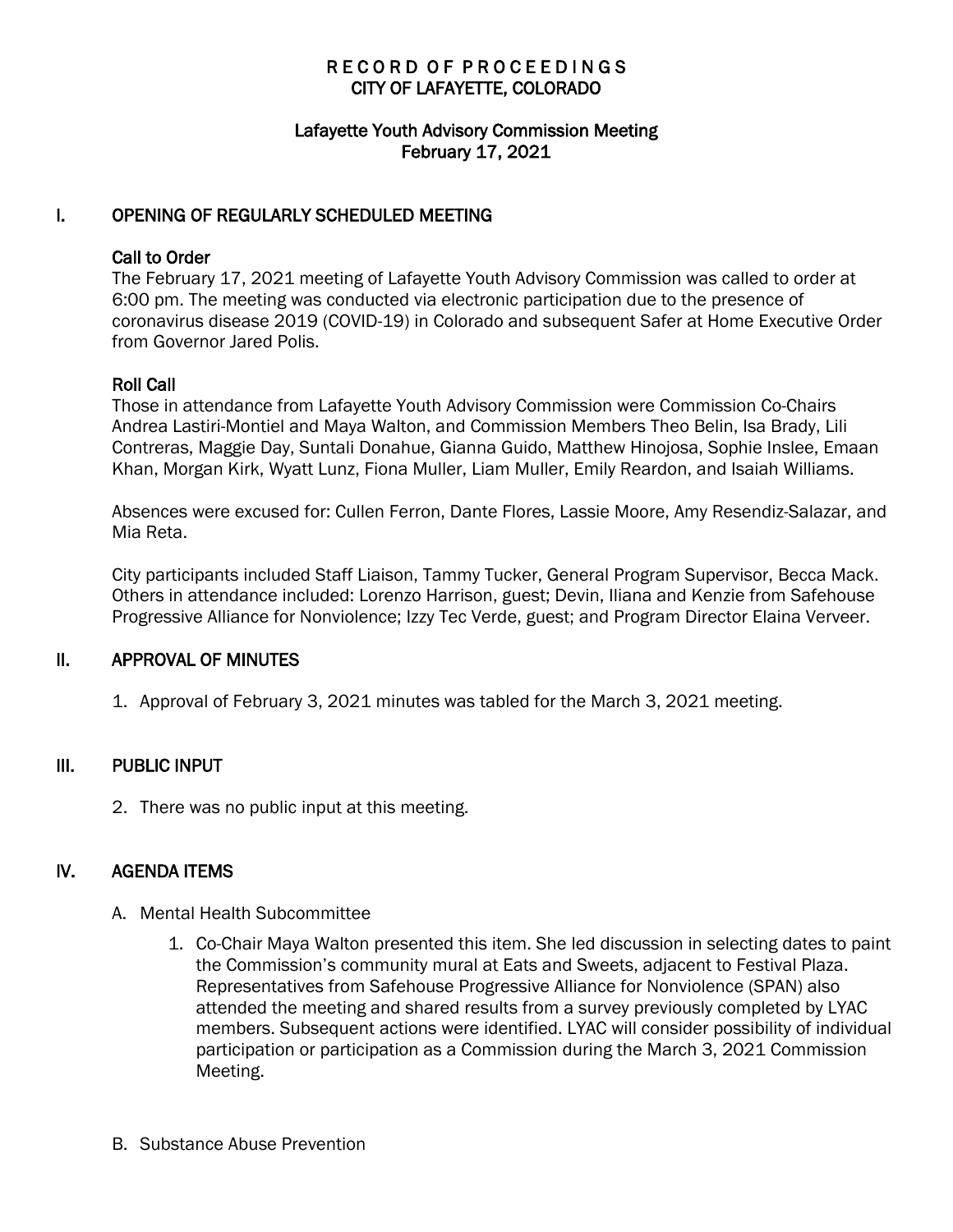- 1. Program Director Elaina Verveer presented this item on behalf of Co-Chair Lassie Moore. She led discussion about an upcoming event partnering with Boulder County Community Services Healthy Youth Alliance and Boulder County Public Health's Healthy Futures Coalition. The virtual event will feature teen panelists, who will share information with parents and other community remembers regarding teen substance abuse and other issues currently impacting teens.
- C. Youth Curfew & Police and Teen Relationships
	- 1. Co-Chair Andrea Lastiri-Montiel presented this item. She invited members to identify broader goals and objectives of the Commission's proposed training for local law enforcement officers. Outcomes will be shared during the March 3 Commission Meeting; a draft proposal with subsequently be shared with Lafayette Police Chief Bashor for input.

Staff Liaison Tammy Tucker shared feedback about next steps in proposing removal of the city's curfew. Additional data on curfew citations issued since 2017, provided by Chief Bashor, was shared. Members were asked to gather additional, more specific information. Members volunteered to gather more current data that demonstrates that curfews are obsolete and often impact underserved populations. Research from likesized communities, more local if possible, and pros and cons of the proposed change would be included.

- D. Environmental Issues
	- 1. Member Suntali Donahue presented this item. She shared information that she had compiled regarding plastic bag taxes passed in neighboring communities. Members discussed gathering additional information similar to the requested content for the curfew removal, in order to provide city administration and council with sufficient information to direct next steps.

## V. ADJOURN

*The meeting was adjourned at approximately 8:30pm.*

CITY OF LAFAYETTE, COLORADO

ATTEST ATTEST AND CONTROLL ATTEST AND LAFAYETTER LATTEST AND LAFAYETTER LATTEST ATTEST AT A LATTEST AND LATTEST ATTESTS AND LATTEST ATTACHMENT ATTESTS AND LATTESTS AND LATTESTS AND LATTESTS AND LATTESTS AND LATTESTS AND LA Maya Walton, Co-Chair

\_\_\_\_\_\_\_\_\_\_\_\_\_\_\_\_\_\_\_\_\_\_\_\_\_\_\_\_\_\_\_\_\_\_\_\_\_\_\_\_

Tammy Tucker, Staff Liaison

\_\_\_\_\_\_\_\_\_\_\_\_\_\_\_\_\_\_\_\_\_\_\_\_\_\_\_\_\_\_\_\_\_\_\_\_